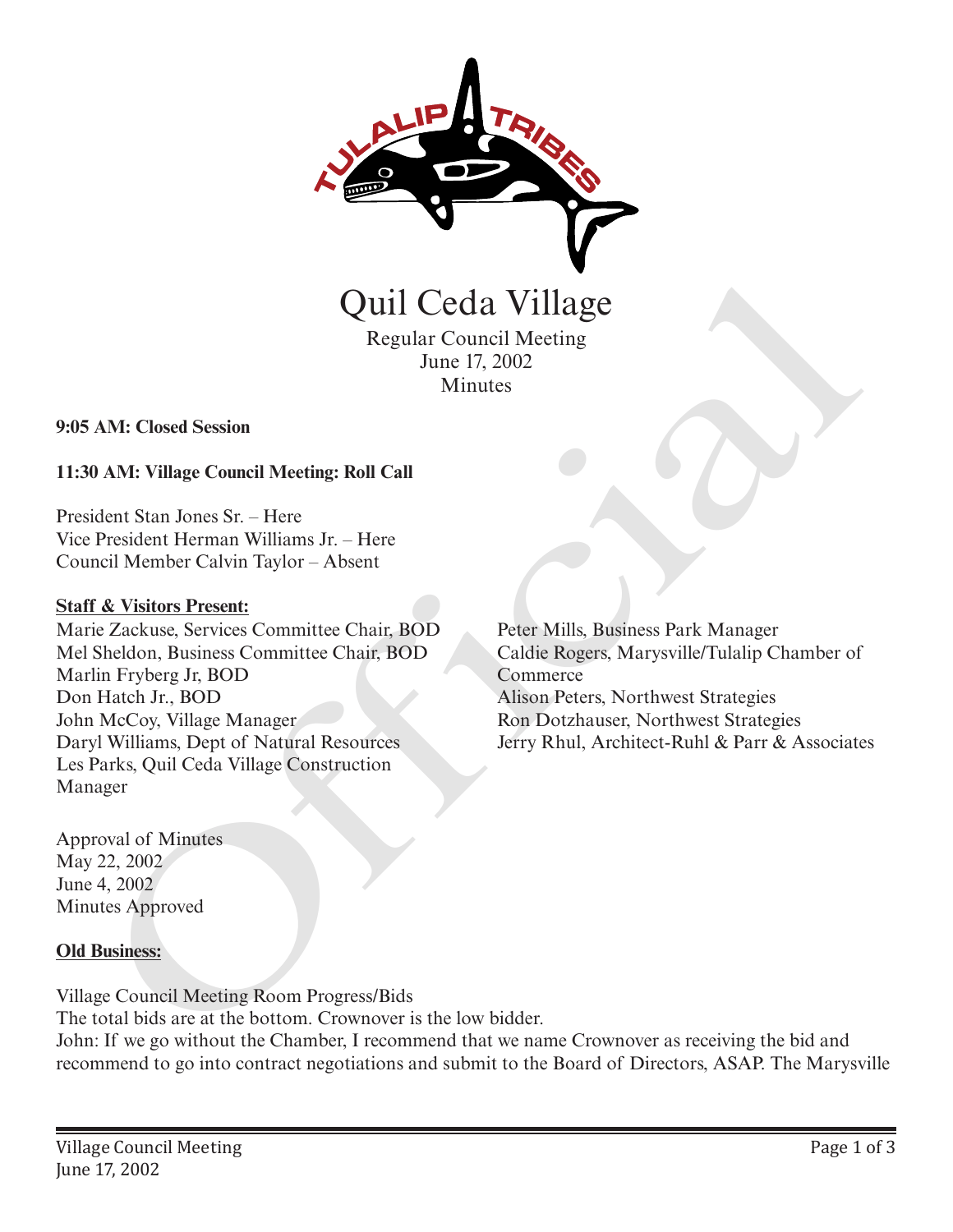Chamber of Commerce is already working on their space. They are asking for an amendment to finish the work as July 15th is not a realistic date.

**Motion: To accept Crownover as and proceed forward.** Moved by Herman Williams Jr. Seconded by Stan Jones Sr. 2 for 0 against, Motion carried. City of Marysville, request for Donated Fill Dirt

Value of Quil Ceda Village Topsoil

The dirt is worth \$4.00 per year, screened. If we have to wait to have it screened, then that is what we will do. The City of Marysville only wants 10,000 yards but we have 250,000+ yards.

Hermie: What happened to our plan for a nursery?

Les: I do have a business plan to present to the Board of Directors. Nobach Topsoils only moves about 60 yards of topsoil. We have four years of top soil to move.

Daryl: We need some land allocated for the nursery project.

Stan: We need to look at the Campbell property. We should do something like get a business going.

NW Strategies Presentation Alison Peters & Ron Dotzhauser A) Polling Results Presentation–extremely favorable. Results will be used in upcoming campaign to support the Tribes' position regarding non-expansion of gaming.

B) New Contract Proposal Proposal accepted by the Village Council. It will be sent to the Tulalip Board of Directors for approval.

Budget Amendment

# **New Business:**

Quil Ceda Village Taxing Authority

A) Lease Hold Tax

John: I met with the State last week and it was an excellent meeting. Lease hold tax, felt we could levy these. When I was requesting a meeting, the Department of Revenue was just breaking up a meeting over this when I called. They had decided at this meeting to go after Home Depot and Wal-Mart. However, they decided to put a hold on this after talking with me. They want to verify that if 90% of the lease is being charged. We are in fact charging 90% of the lease. They will call the local tax assessor for an appraisal. We will use our appraiser is how we will go about it. it is worth \$4.0 0) per year, serected. If we have to wait to have it sereconed, then that is what we will the SOI of Patagraphy and  $0.000$  years and  $0.000$  years and  $0.000$  years and  $0.000$  years and  $0.000$  years and

# B) Business & Occupation Tax

Mortenson's tax is reported to the Bellevue office. They can deduct tax from their revenues. Do we want to assess those taxes? John suggests "Yes" we do want to do this.

Les: Wal-mart and Home Depot were asked not to send their tax to the State but they did. They were sent a letter by the Tribe.